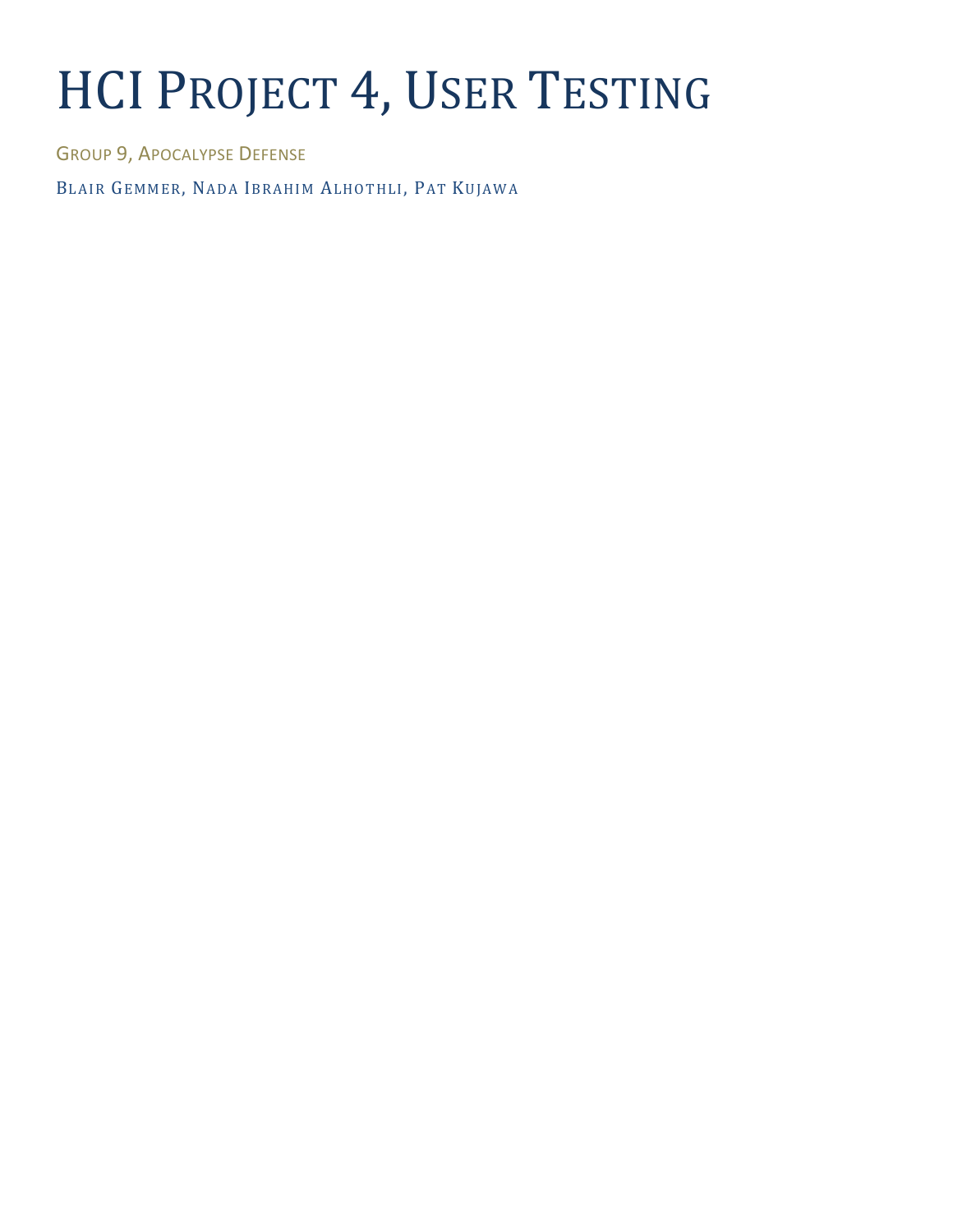# TEST PLAN

## PURPOSE

The purpose of our user testing is to determine whether the game is fun, intuitive, and appropriately difficult.

# PROBLEM STATEMENT

- What instructions are necessary for the game to be played?
- Will new users be able to understand objective of game?
- Will users understand how to place towers?
- Will user think game is too long/too short?
	- How long does it take to complete a game?
- Is the game difficult?
- Is the game fun?

## **USER PROFILES**

All users were between the ages of 18 and 35.

| User ID        | Own android device? | Prior experience with android system? | Prior experience with Tower Defense games? |
|----------------|---------------------|---------------------------------------|--------------------------------------------|
| 1              | Yes, in the past.   | Yes                                   | Yes                                        |
| 2              | No.                 | Yes                                   | Yes                                        |
| 3              | No.                 | No.                                   | A little                                   |
| $\overline{4}$ | No.                 | A little                              | Yeah, a lot online                         |
| 5              | No                  | <b>No</b>                             | <b>No</b>                                  |
| 6              | <b>No</b>           | Yes                                   | Yes                                        |

## METHOD

We performed a within-subjects test with no counterbalancing. The scenarios were structured so that learning would not affect the measurements taken. For each user, the following actions were taken, in order:

- 1. Introductions to the team
- 2. Reading of test script
- 3. Seating user in front of tablet
- 4. Mounting camera on user's head
- 5. Starting camera recording
- 6. Giving user a printout of scenarios/tasks
- 7. Instructing user to complete the scenarios in order by performing each task
- 8. Reminding user to speak aloud but that we could not respond
- 9. Pointing out icon for application
- 10. Asking user to begin
- 11. Taking notes while user proceeded through all scenarios
- 12. When finished, thanking user and asking to fill out questionnaire
- 13. Interviewing user
- 14. Thanking and dismissing user
- 15. Debrief amongst team members
- 16. Set up for next test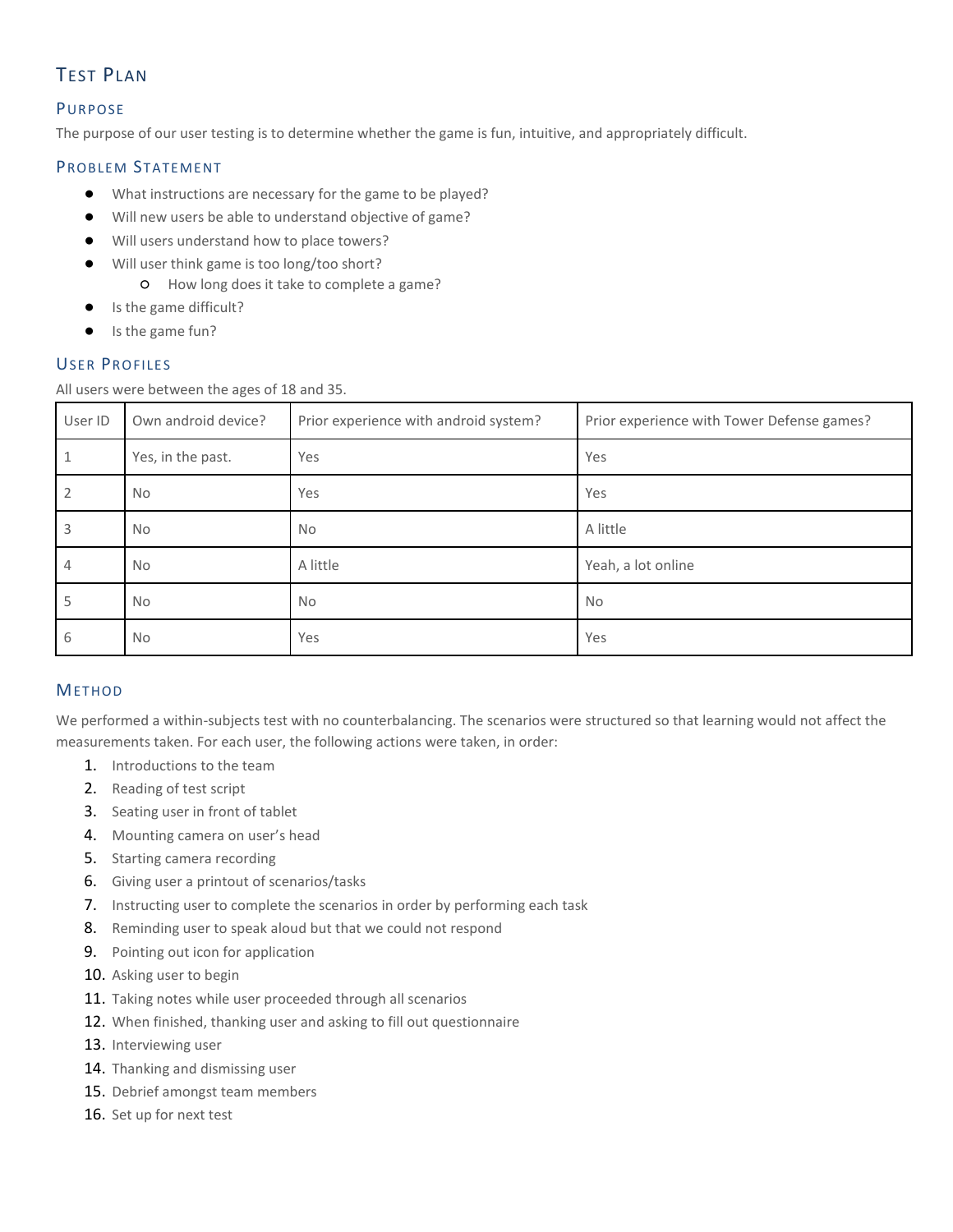# TEST ENVIRONMENT & EQUIPMENT

Tests were held in the UM graduate student village community center in a private room. Video (with audio) recordings were made using a GoPro Hero2 camera mounted on the user's head. The user was seated in front of a tablet computer containing the game application. Team members were sitting or standing near the user, taking written notes.

#### **ROLES**

Throughout the tests, team member roles changed. However, Blair consistently read the test script and Pat was always in charge of video recording. Each member acted as test administrator at least once, and all members performed data logging. No precise timing was done, so no member was responsible for this area; instead, each member put estimates on her/his data sheet.

#### EVALUATION MEASUREMENTS

#### **QU A N T I T A T I V E**

Approximate time from starting task 2b to starting task 2d What button does the user press to exit the application?

Approximate total time spent on playing in task 3d

Does the user see the connection between placing towers, their cost, and cash available?

Can the user find the pause/unpause button?

#### **QU A L I T A T I V E**

What confused the user?

Does the user appear frustrated?

Does the user appear to be having fun?

Does the user understand the objective of the game?

What comments/questions does the user make/have?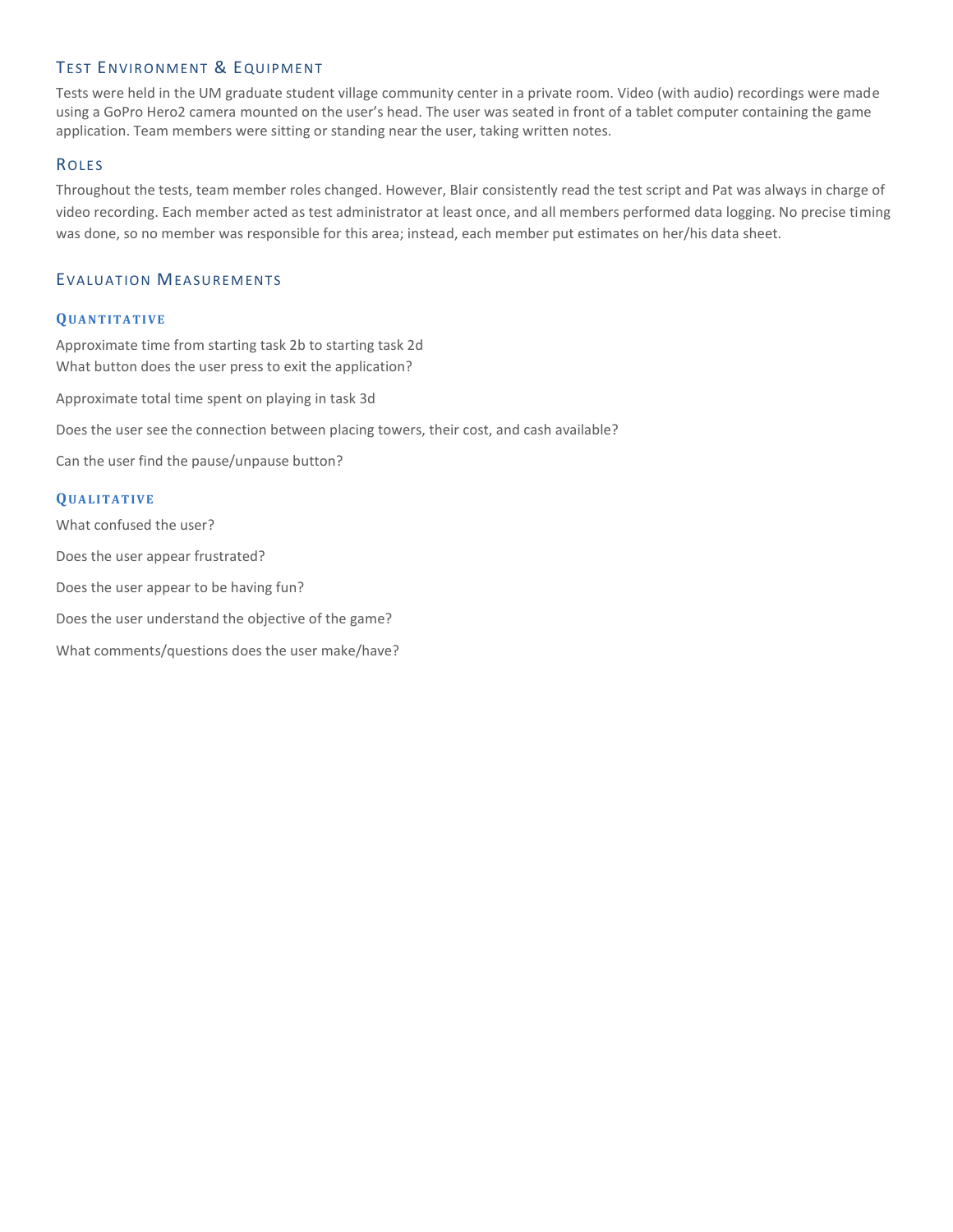# TESTING MATERIALS

# **TEST SCRIPT**

Hi and welcome to our user testing for Apocalypse Defense, a game for android devices created this semester in our computer science class. We'd like to take this opportunity to thank you for volunteering your time to help us test this new game. I will be reading from this script to ensure consistency between all of our participants.

Now a little about Apocalypse Defense. It is a game where zombies are attacking the last human survivors. It follows the tower defense genre with a few modifications. Please note that the game is still in development stage and it may break down during the test. If that does happen, let us know and we will restart the program.

Understand that this exercise is to test the product and its usability and in no way implies anything about your abilities. If at any time you feel uncomfortable, please inform us and we will terminate the exercise immediately.

We will be recording this exercise so that we can gather as much information as possible from this session. The videos will not be shared with anyone outside of our class, and all copies will be destroyed at the end of this semester. The same goes for any documents you fill out.

Your opinion and ideas are important to us. Whenever possible, please speak your thoughts freely. Do not be concerned about offending us. If you forget to think aloud, I'll remind you to keep talking.

As you're working through Apocalypse Defense, I won't be able to provide help or answer questions. This is because we want to create the most realistic situation possible. Even though I won't be able to answer your questions during the exercise, please ask them. We'll note your questions and answer them at the end of the exercise.

Do you have any questions?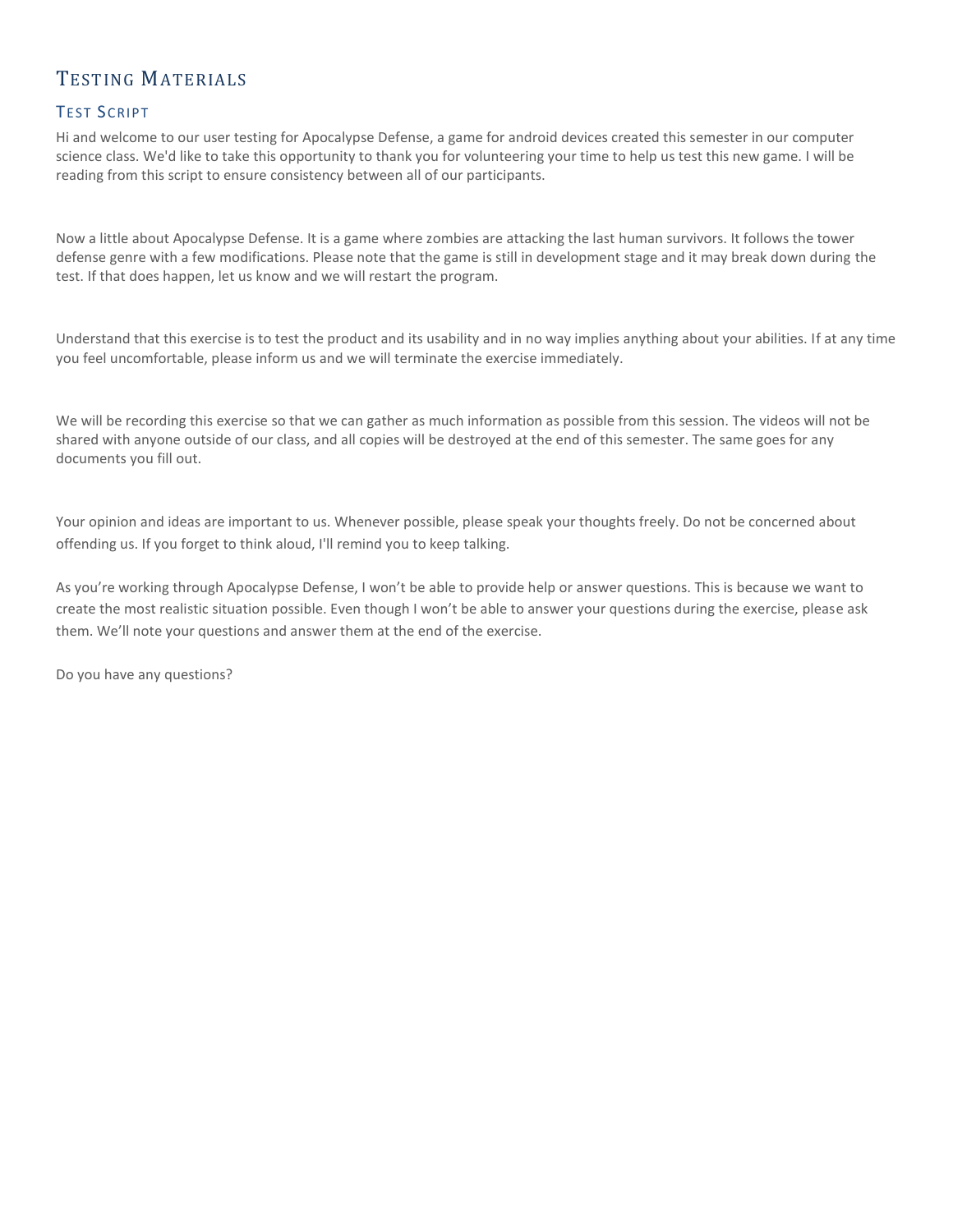# **CHECKLIST**

#### **PR E -S T U D Y**

Ensure enough fresh printouts

Four copies of scenarios/tasks

Three copies of blank data collection sheet

One copy of test script

Ensure enough memory/battery in camera

#### **ST U D Y**

Review instructions together (test script)

Review procedures if they get stuck

Any questions before we begin?

Start camera

Do tasks

Stop camera

#### **PO S T -S T U D Y**

Ask users not to discuss experiment with others

#### **DEBRIEF USER**

Post-test questionnaire

Interview

#### **EN D**

Dismiss user and thank them

Debriefing and note session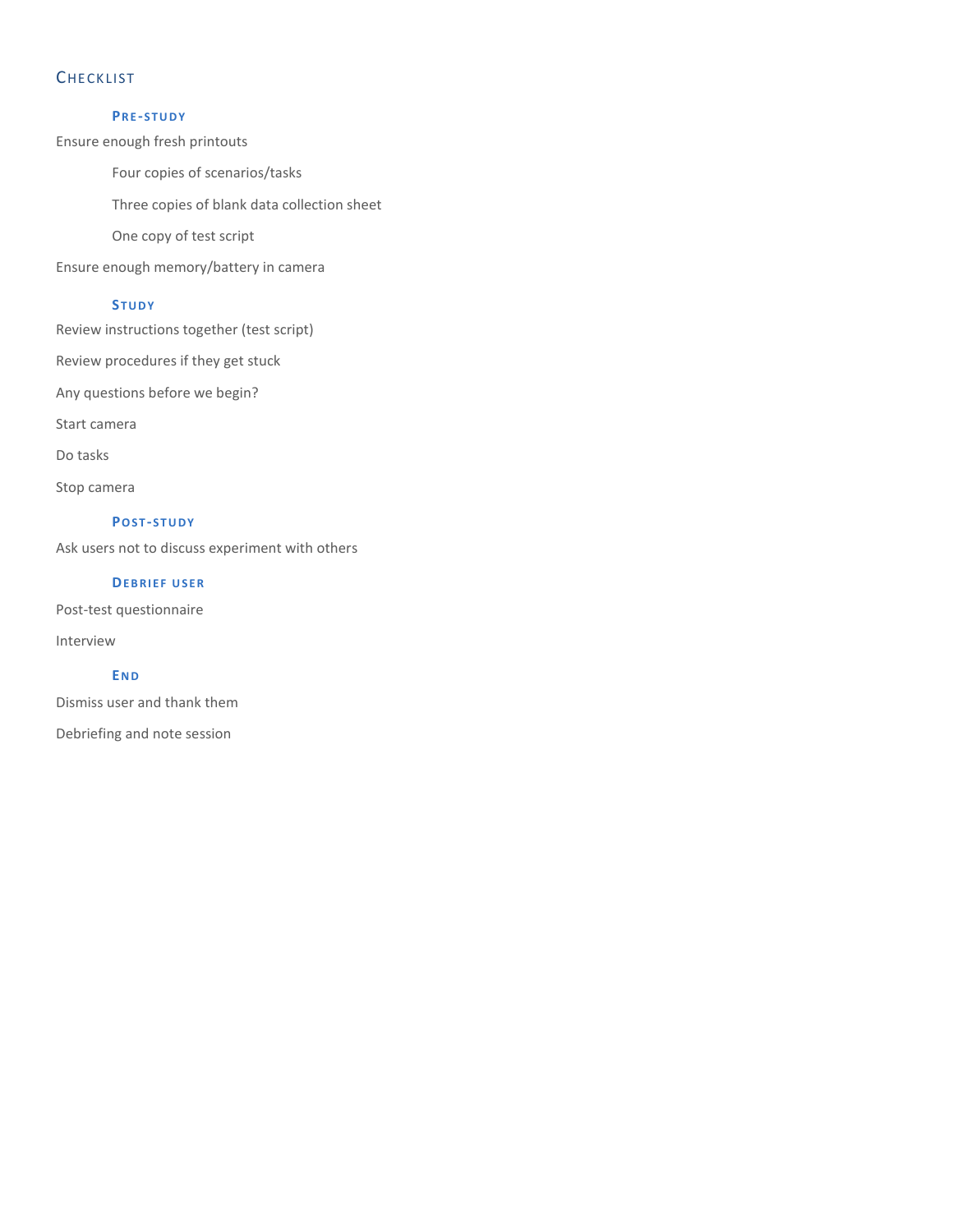# DATA CAPTURE FORM

|                  |                                                             | Participant #:<br>Time:<br>Date: |
|------------------|-------------------------------------------------------------|----------------------------------|
| Scenario/Task #: | <b>Task Description:</b>                                    | Comments:                        |
| 1a               | Open Application                                            |                                  |
| 1 <sub>b</sub>   | Start a new game with any difficulty                        |                                  |
| $1c$             | Play for thirty seconds                                     |                                  |
| 1d               | Exit the application                                        |                                  |
| 2a               | Open Application                                            |                                  |
| 2 <sub>b</sub>   | Start a new game with any difficulty                        |                                  |
| 2c               | Play until you have killed 10 or more zombies               |                                  |
| 2d               | Pause the game                                              |                                  |
| 2e               | Wait for 5 seconds                                          |                                  |
| 2f               | Unpause the game                                            |                                  |
| 2g               | Play until you have at least \$300                          |                                  |
| 2h               | Return to the main menu                                     |                                  |
| 3a               | Open Application                                            |                                  |
| 3 <sub>b</sub>   | Start a new game with any difficulty                        |                                  |
| 3c               | Play until you win the game, lose the game, or want to quit |                                  |
| 3d               | Exit the application                                        |                                  |
|                  |                                                             |                                  |
|                  | <b>Post-Test Interview Questions</b>                        | Comments                         |
|                  | Anything else you want to say?                              |                                  |
|                  | Did you have any problems? (or bring up noted issues)       |                                  |
|                  | (Ask about user's answers to questionnaire)                 |                                  |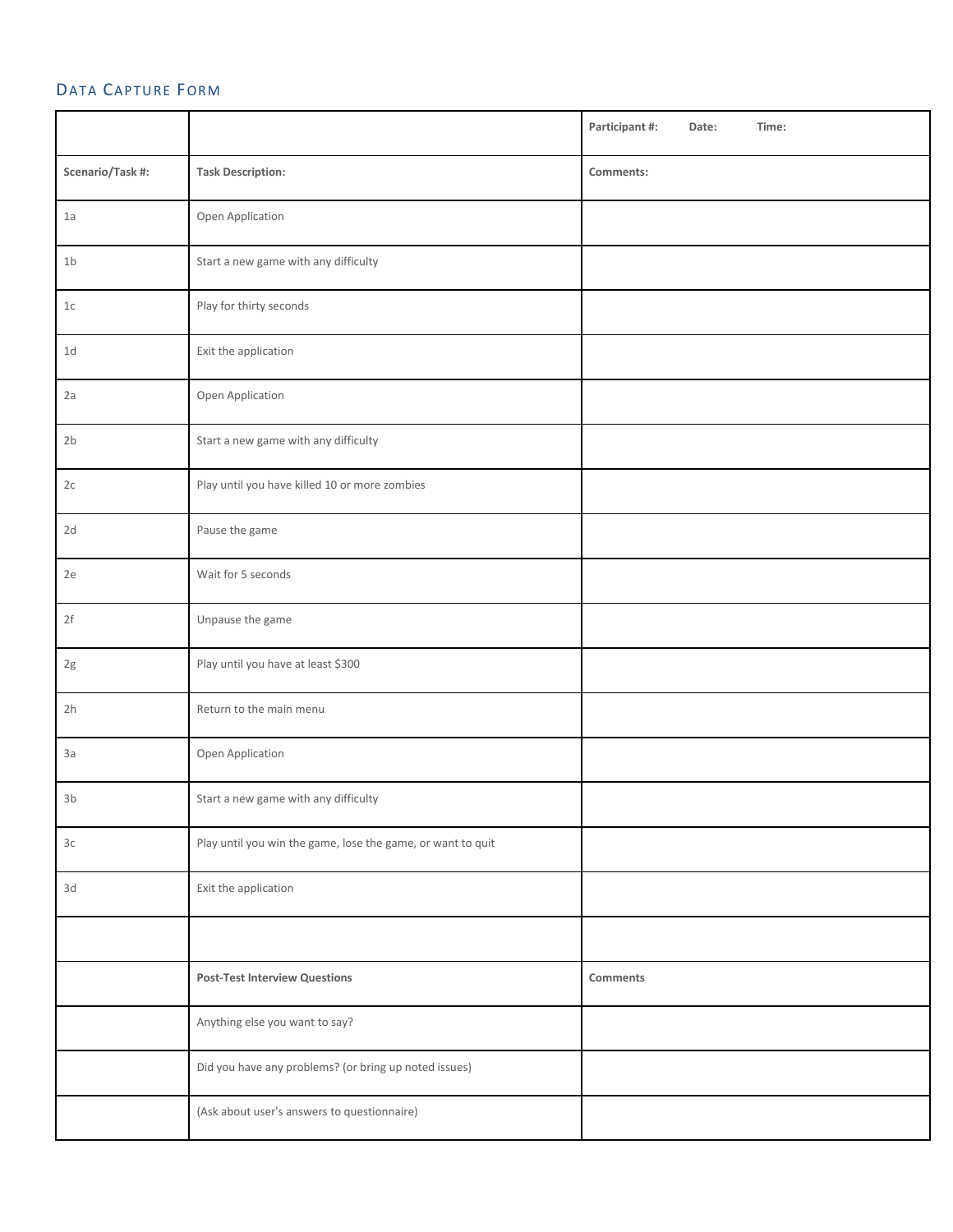# SCENARIOS/TASKS

- 1. You are waiting for the bus and you want to play a game.
	- a. Open the application
	- b. Start a new game with any map and any difficulty
	- c. Play for thirty seconds
	- d. Exit the application
- 2. You are playing the game, but are interrupted temporarily, then you want to see the artwork on the main screen again.
	- a. Open the application
	- b. Start a new game with any map and any difficulty
	- c. Play until you have killed 10 or more zombies
		- i.If you lose the game, go to the main menu and start from step b.
	- d. Pause the game
	- e. Wait for 5 seconds
	- f. Unpause the game
	- g. Play until you have at least \$300

i.If you lose the game, go to the main menu and start a new game, then play until you have at least \$300.

- h. Return to the main menu
- 3. You have a lot of free time and want to beat the game.
	- a. Open the application
	- b. Start a new game with any map and any difficulty
	- c. Play until you win the game, lose the game, or want to quit
	- d. Exit the application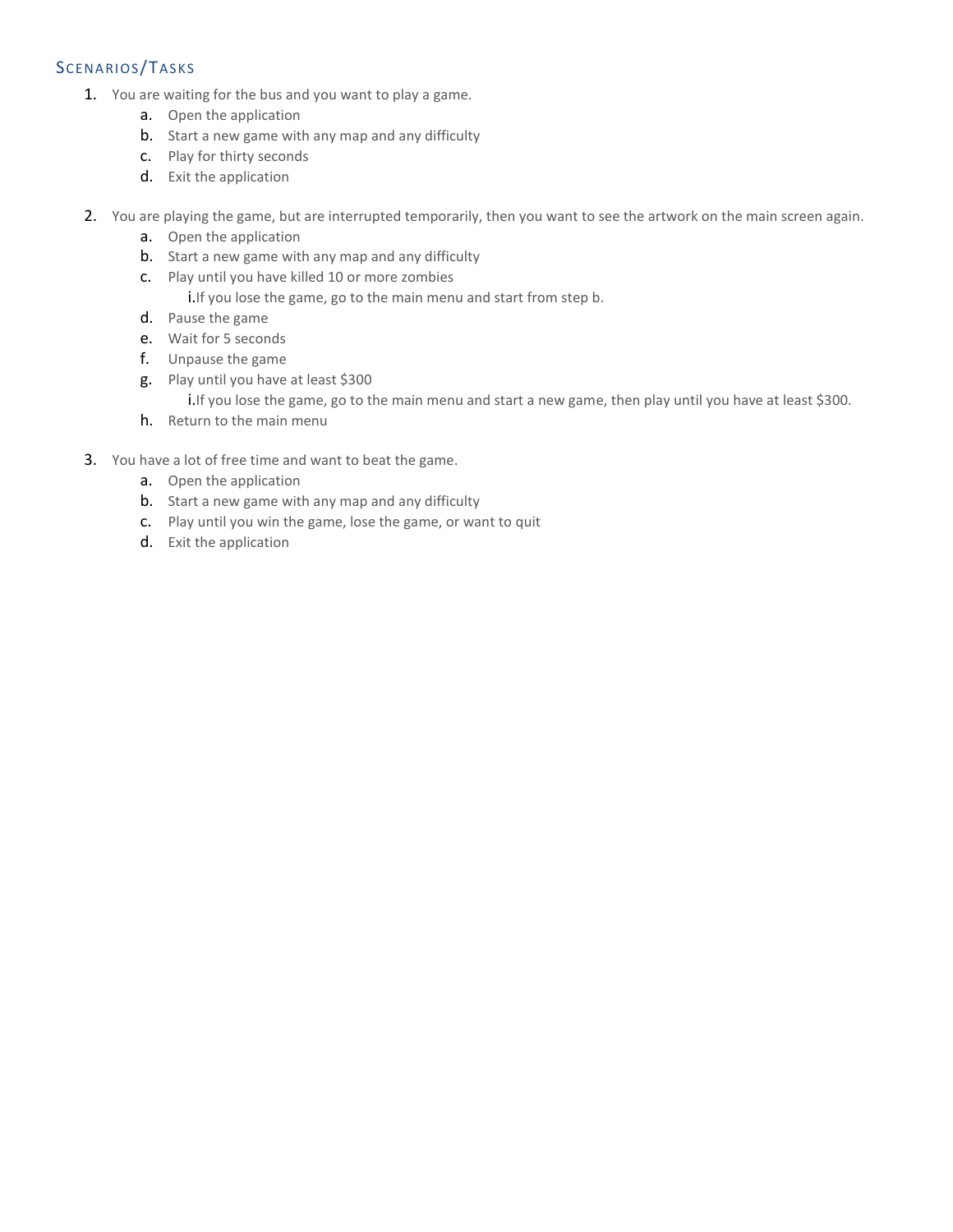#### POST-TEST QUESTIONNAIRE

User ID:

## **Please rate the following (scale of 1-5 where 1 is the lowest and 5 is the highest):**

- 1. Rate your overall experience \_\_\_
- 2. Rate the ease of learning to navigate the interface
- 3. Rate the ease of learning to play the game
- 4. Rate the ease of winning the game (1 is too easy, 5 is too hard)
- 5. Rate the enjoyability of the game \_\_\_\_

#### PIEASE ANSWER THE FOLLOWING:

- 1. What did you like about the game interface?
- 2. What did you dislike about the game interface?
- 3. Was the game fun?
- 4. Was the game difficult?
- 5. Would you want sound effects and/or music?
- 6. What would make the game better?
- 7. What was most frustrating about the game?
- 8. Does the game need instructions? If so, what should they say?

#### POST-TEST INTERVIEW

- 1. Do you own an android device?
- 2. Do you have any prior experience with android devices?
- 3. Have you played tower defense games before?
- 4. Anything else you want to say that you didn't get to mention in the questionnaire?
- 5. Did you have any problems? (or bring up noted issues)
- 6. (Ask about user's answers to questionnaire.)

# CONDUCT TEST

During the test, we adhered to the listed requirements for the project 4 specifications document. The test was very successful, resulting in great feedback from users with a variety of backgrounds. We followed the test plan, utilizing the test materials with 6 users where users 1 and 2 were tested as a pair. The rest of the users were tested individually. We realized after printing off the sheets that we needed to ask about their Android, smartphone, and gaming experience, so we asked that at the end of the interview.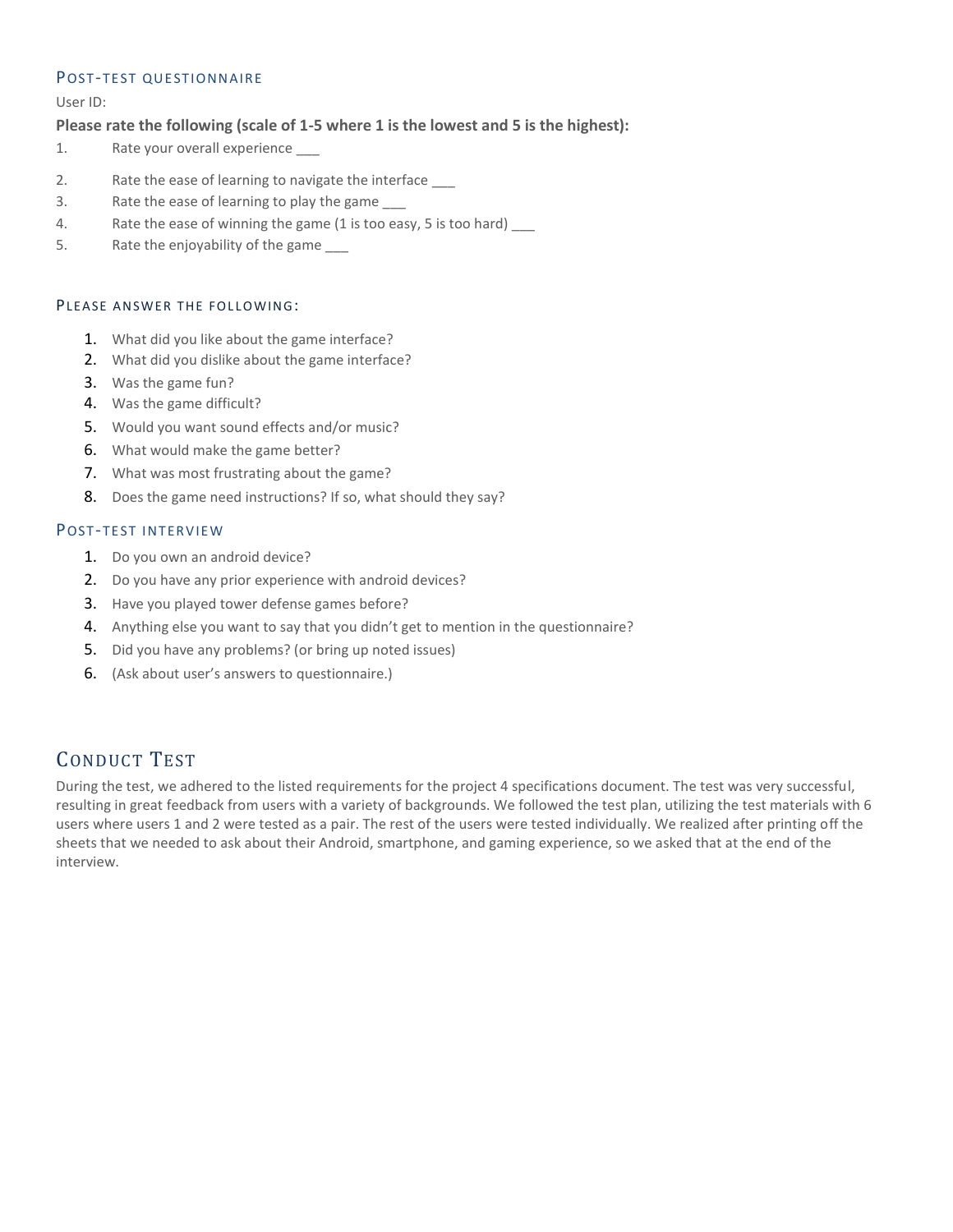# ANALYSIS

Looking back at our problem statement, we can confidently provide the following answers:

- What instructions are necessary for the game to be played?
	- How to place a tower
	- How to know when you can place a tower (i.e. connection between cash and cost of tower)
	- How to use standard android buttons to navigate and exit.
- Will new users be able to understand objective of game?
	- Not in all cases. One user tried to tap on each zombie rather than place towers in a strategic pattern.
- Will users understand how to place towers?
	- No. Instructions are necessary.
- Will user think game is too long/too short?
	- How long does it take to complete a game?
	- ■About ten minutes (user 4)
- Is the game difficult?
	- No (users 6, 4, 3, 2, 1), yes (user 5)
- Is the game fun?
	- "Yes, but repetitive" user 6
	- "Somewhat" user 5
	- "Yeah, I enjoyed the spontaneous pop of zombies. It added a little difficulty because you couldn't see them coming and didn't have time to bolster your defense." user 4
	- "No" user 3
	- "Kinda at first it was but then it got really boring" user 2
	- "I enjoyed playing it, got a kick out of the zombies" user 1

| Problem                                                                                                | <b>Potential solution</b>                                                                                                                                           |
|--------------------------------------------------------------------------------------------------------|---------------------------------------------------------------------------------------------------------------------------------------------------------------------|
| Choosing a new map                                                                                     | Remove label that says to swipe for new map, until new maps are<br>created (or label that says "coming soon")                                                       |
| Understanding how to place first tower                                                                 | Tutorial screen before gameplay begins will explain how to place first<br>tower.                                                                                    |
| Connection between cost of tower and placing new<br>towers                                             | Make label font larger for cost of tower, as well as possibly doing an<br>animation for purchasing the tower. Also, some feedback for if tower is<br>unpurchasable. |
| Noticing available gold label                                                                          | Make label font larger (animation when money spent or earned)                                                                                                       |
| Noticing zombie killed label                                                                           | Make label font larger (animation when zombie killed)                                                                                                               |
| Not able to tell if zombie is dying or how much health is<br>left on survivor                          | Draw health bars on survivors and zombies to show how much damage<br>has been taken, and how much health is left.                                                   |
| Cannot figure out how to play initially                                                                | Tutorial screen before gameplay begins will explain the purpose and<br>controls for game.                                                                           |
| Many people paused on "Overwrite existing game"<br>confirmation screen when trying to play a new game. | This might be okay, since we want the user to be aware of the decision<br>they're making before making it.                                                          |
| No clear point to playing game, no replayability                                                       | Adding more features should fix this issue. More maps, more guns,<br>upgrades, new survivor types, etc. (version 2)                                                 |
| Game is too easy                                                                                       | Adding features and incrementing tower costs and zombie difficulty<br>should fix this.                                                                              |
| Android default hardware buttons are not obvious to                                                    | The tutorial will explain the button functionality, as well as possibly                                                                                             |